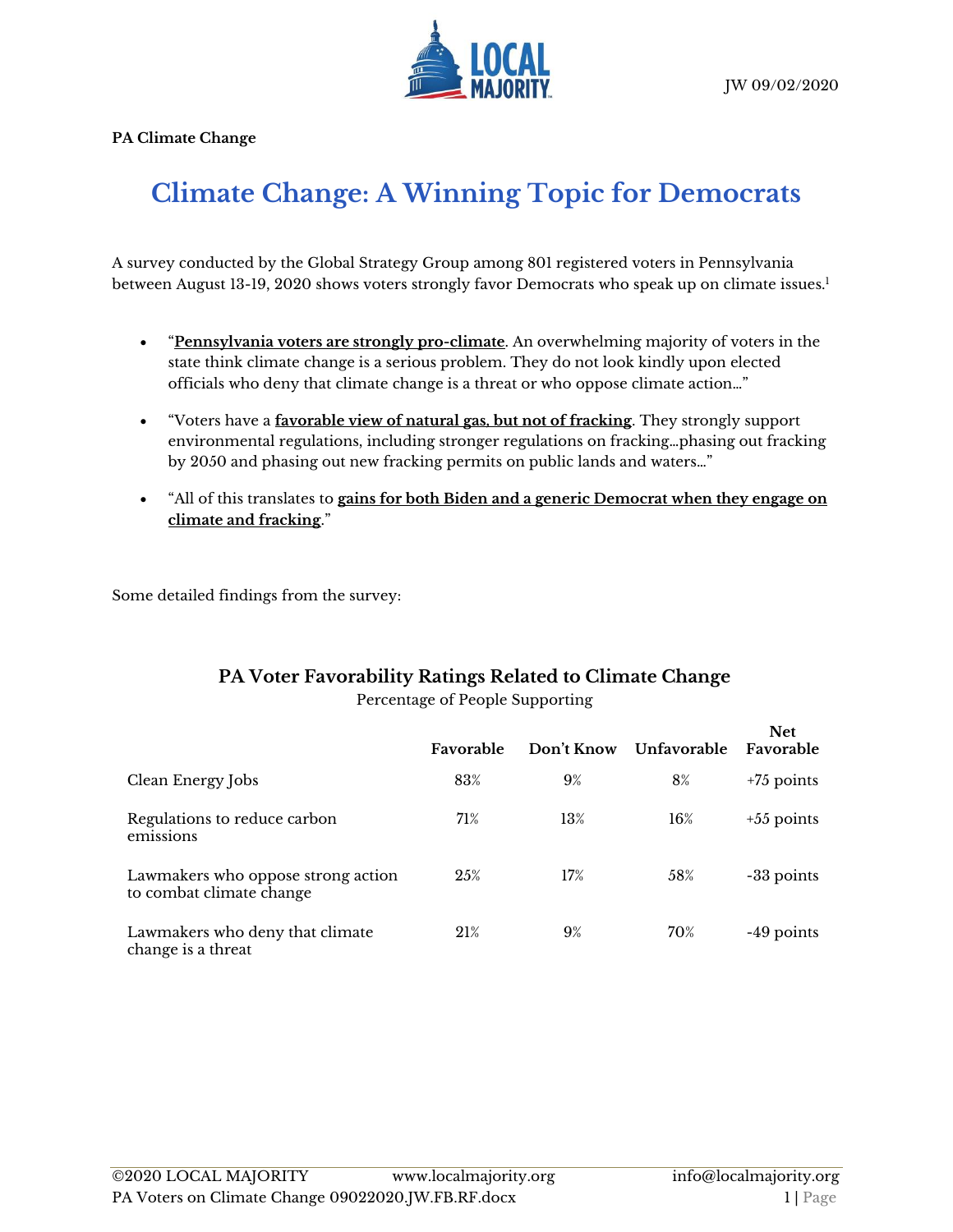

Respondents showed a strong preference for a generic Democratic congressional candidate supporting "strong" or "bold" climate actions over a Republican opposing such steps:

## **Preferences Among All PA Voters**

Percentage of People Agreeing

|                                                                                                                                                                                                                                                                                              | Dem | Don't<br>Know | Rep | <b>Net</b><br>Dem |
|----------------------------------------------------------------------------------------------------------------------------------------------------------------------------------------------------------------------------------------------------------------------------------------------|-----|---------------|-----|-------------------|
| "If the election for Congress were held today between a<br>Democratic candidate who supports stronger regulations on<br>oil and gas fracking and a Republican candidate who opposes<br>stronger regulations on oil and gas fracking, for whom would<br>you vote?"                            | 55% | 8%            | 37% | $+18$ pts         |
| "If the election for Congress were held today between a<br>Democratic candidate who supports taking <b>bold government</b><br>action to combat climate change and a Republican candidate<br>who opposes taking bold government action to combat climate<br>change, for whom would you vote?" | 57% | 5%            | 38% | $+19$ pts         |

**Support for climate action exists throughout Pennsylvania**. A major collaboration between Yale University and George Mason University has created a detailed portrait of public opinion down to the county level. It confirms that a majority of people across Pennsylvania believe climate change is real and want government policies to fight it. Pennsylvania residents' attitudes mirror opinions nationwide on the reality of climate change and the steps needed to address it:

## **Attitudes Regarding Global Warming and Related Policies<sup>2</sup>**

Percentage of People agreeing with Statement or Policy Initiative

|                                                                   | US  | PA  |
|-------------------------------------------------------------------|-----|-----|
| Global warming is happening                                       | 67% | 65% |
| Global warming will harm future generations                       | 67% | 66% |
| Fund research into renewable energy sources                       | 83% | 82% |
| Require fossil fuel companies to pay a carbon tax                 | 66% | 67% |
| Provide tax rebates for energy-efficient vehicles or solar panels | 81% | 81% |
| Environmental protection is more important than economic growth   | 70% | 70% |